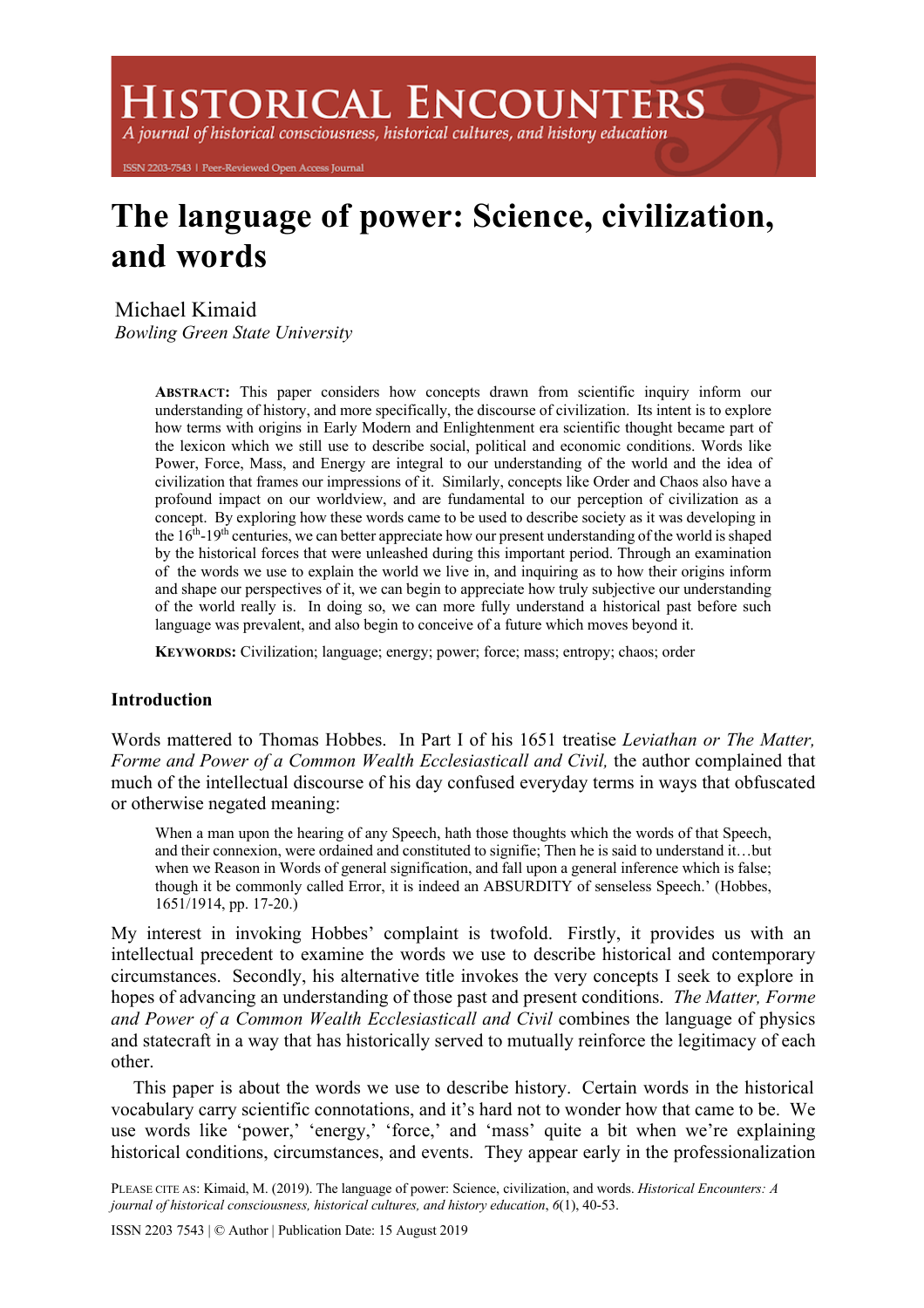of the discipline. Hegel, Marx, and Von Ranke used the words recurrently in their analyses of historical conditions. Did science influence history, or did statecraft influence science? When we use these words, do they legitimize our observations because we appropriate the factual nature of scientific inquiry, or do they obfuscate or otherwise misrepresent the very things we're trying to explain?

Science, and more specifically physics, became a popular and authoritative means of inquiry in the age of Enlightenment. Its language and terminology, borrowed from ancient Greek and Latin, served to underscore and legitimize the emergent political structures, economic theories, and social hierarchies of the era. Ultimately, the language of physics became knotted with the language of civilization itself as the concepts contemporaneously emerged alongside each other. Their reciprocal terminology and conceptual frames: energy, power, force, and mass; order and chaos, became transposable and mutually reinforcing. By examining the origins of their connections, we can better understand the historical conditions in which these terms and understandings derived, and their implications for us in the present.

History, as an emergent discourse during this period, was largely an instrument for elites to explain, rationalize, and justify their beliefs and actions. To that point, their stadial view of history placed civilization as the pinnacle of human development and achievement, while their writing on the subject sought to institutionalize that view as factual and absolute (McCoy, 1980). Political economists, philosophers, and politicians wrote history in a way that tracked a linear progression of human social, political, and economic endeavor that they perceived as increasingly sophisticated, refined, productive, and purposeful. Writers like Adam Ferguson, Mirabeau, David Hume, Jean-Francois Melon, and Voltaire framed these concepts as justifications for new structures and institutions that enforced the interests of civilized society. To that end, history was a device with which the emergent commercial ruling classes imposed the ascendency of civilization as a concept and as an organizing principle upon those subject to their increasingly comprehensive authority.

These issues are bound up in a larger question worth considering: 'what is civilization?' These terms: energy, power, force, and mass; order and chaos, are woven into the intellectual fabric of our present day concept of civilization. Therein lie all the necessary features for a preliminary conversation of the subject: We rely on these concepts to understand and express the complexities of cities, agriculture, the arts, technology, religion, economy, and politics. Most articulations of civilization as a definition include these elements in some form or another. Still, the concept remains a vague one. Even Lord Kenneth Clark, whose 1969 BBC documentary on the subject was broadcast in sixty countries, conceded in his accompanying book: *What is civilization? I don't know* (Clark, 1969).

#### **What Is Civilization?**

But what is this thing that, like Saint Augustine's reflection on time, we know until we are asked to describe it? The term civilization appears as a noun in the mid-18<sup>th</sup> century. Mirabeau first used the term as we understand it currently in his economic treatise *L'ami Des Hommes ou, Traite de la Population* (1759-62), and the philosopher Adam Ferguson followed shortly thereafter with an English application of the term in his *Essay on the History of Civil Society*  (1767). Both Mirabeau and Ferguson applied the concept of civilization to a progressive or stadial view of history, viewing it in an ideal frame consistent with Enlightenment models of social, political and economic improvement over time. From its inception, the idea of civilization has been held up as the apotheosis of human endeavor, something to aspire to, achieve and uphold at all costs.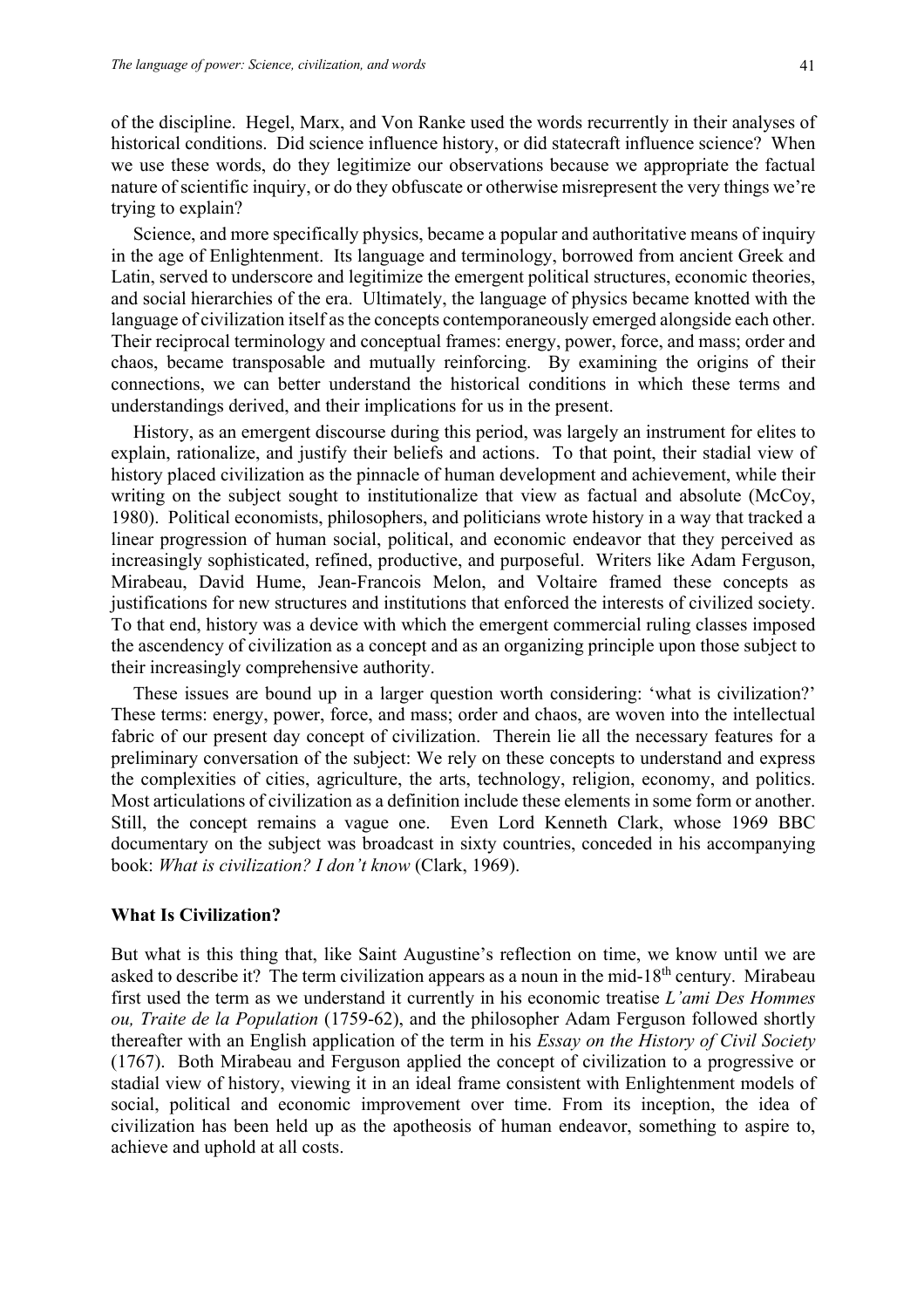Definitions are often bound up with agendas. Lord Kenneth Clark (like Mirabeau and Ferguson before him) was preoccupied with validating Western Civilization as an ideal; something preferable to 'barbarism.' Others since have articulated a more inclusive worldview, but still hold the concept of civilization up as something model, aspirational and exemplary. Susan Wise Bauer suggests that in the wake of the Neolithic Revolution, where nomadic huntergatherer models of social organization gave way to more permanent agricultural settlements, life became so complicated, society needed a hierarchy. From this need arose a fundamental aspect of civilization: order, as something distinct from chaos previous to its inception. Chaos, among people or the natural world they inhabit, then required management which imposed order, resulting in a civilized condition (Bauer, 2007).

Others have taken exception to the congratulatory tone of writers like Mirabeau, Ferguson, Clark and Wise-Bauer. Fredy Perlman argued that civilization is an inherently destructive entity, a beast. Directing his ire toward 'The Western Spirit' in particular, he argued that civilization takes away our freedom rather than protecting it, and renders us subservient to systems that exploit us and rob us of our essential nature as human beings (Perlman, 1983). John Zerzan maintains that everything we've been taught to fear about primitivism, Hobbesian ideas of a 'war of each against all' in which life is 'short, nasty and brutish' are in fact manifestations of civilized life (Zerzan, 2002). Derrick Jensen contends that civilization is neither sustainable nor redeemable, and that its entire existence is a result of systematic violence and privation (Jensen, 2006).

Whether congratulatory or critical, most analyses of civilization as a concept agree on basic elements. Modern scholars generally affirm an urban axis of some sort. The root of the word comes from the Latin *civitas*; city. From this geographical concentration of people and resources, the academic concept of civilization expands to include patterns of intellectual, social, political and economic interaction. Chester Starr suggests that civilization is 'the presence of firmly organized states which had defined boundaries and systematic political institutions, under political and religious leaders who also maintained society; the distinction of social classes; the economic specialization of men as farmer, trader, or artisan, each dependent upon his fellows; and the conscious development of the arts and intellectual attitudes' not the least of which included the development of writing (Starr, 1991). The multiple authors of the eleventh edition of the Pearson textbook *Civilization: Past & Present* echo Starr's assertions:

…civilization is a culture that has attained a degree of complexity, characterized by urban life and the interdependence of those urban residents. In other words, a civilization is a culture capable of sustaining a great number of specialists to furnish the economic, social, political and religious needs of a large social unit. Other components of a civilization are a system of writing (originating from the need to keep records); monumental, permanent architecture in place of simple buildings; and art that is not merely decorative, like that of Neolithic pottery, but representative of people and their activities (Brummett, Edgar, Hackett, Jewsbury, & Molony, 2006, p. 10) .

J.M. Roberts is in agreement, though somewhat more indirect, using 'complexity' as a litmus in contrast to 'primitive' communities, and citing writing, cities, monumental architecture, technological achievement, agricultural surpluses and a human capacity 'to take advantage of an environment or rise to a challenge' as elements which mark out a particular society as civilized (Roberts, 2003). This idea of complexity, a term with implications in physics, offers a bridge between the two disciplines that may offer us some insight as to what it is we are considering.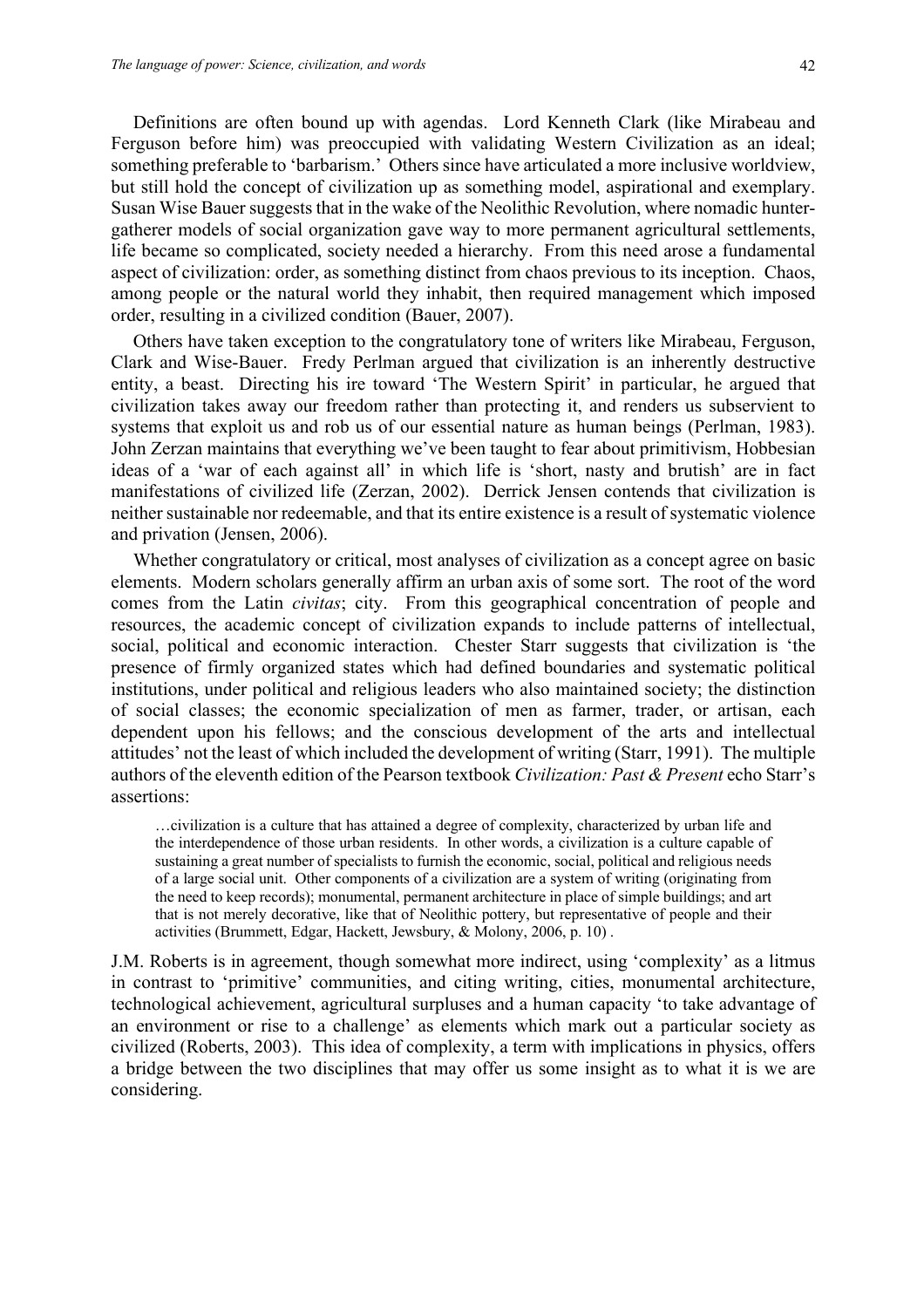#### **Hypothesis, Thesis, Exegesis**

Most considerations of civilization as a subject of inquiry contain some arrangement of these elements: Cities, religion, hierarchy, trade and commerce, technology, intellectual progress, and so forth. What this inquiry seeks to address is: what are the underlying factors that drive these patterns? What does critical analysis of the concept of civilization expose beneath these recognizable, oft repeated conditions? Not necessarily criticism in the sense of disapproval or condemnation, but a critical approach driven by inquiry and a search for a fuller understanding of civilization as an overarching concept. It is a term that adorns course catalogs, library keywords, political speeches and social dictates. Beyond a vague and general understanding, there is little attention to what the word actually means or represents.

Underneath the constants and variables that comprise its myriad definitions, at its core, civilization is really a process which transforms energy in to power. Over the course of history, civilization became the catch all term that describes the appropriation and consolidation of various forms of energy from the ecological biosphere in to hierarchical structures which transform these myriad energies into both physical and metaphysical power. These power structures seek to enforce and reinforce the hierarchical ordering of everything animate and inanimate, through a comprehensive and expansive framework that includes religion and science, politics and law, the military and police, economy and culture. All of these are ordered in a way that promotes the transformation of biological and biospheric energies into an increasingly comprehensive power structure, which over time has become simultaneously comprehensive and exclusive.

The language and laws of physics help to make the point. Energy, by definition, is life itself. While Aristotle first applied the term to philosophical concepts such as happiness and pleasure in the 4<sup>th</sup> century BC, Gottfried Leibniz considered its applicability to the physical world in terms of mass and force in his 1686 treatise *A Brief Demonstration of a Notable Error of Descartes and Others Concerning a Natural Law* (Leibniz, Brief Demonstration of a Notable Error in Descartes and Others Concerning a Natural Law, 1989)*.* Mass and energy are closely related concepts in the history of civilization. Hierarchical structures over the course of history have looked to counter the insurgent energies of the masses, which (like in physics) have transformative properties, through the use of force. Force, another term of physics which carries over to analyses of political economy, is another fundamental aspect of civilization. Force only exists with an interaction, and results in a push or pull effect dependent on the relative mass and energy of the two interactive bodies. Newton's observations in his 1687 masterwork *Philosophiæ Naturalis Principia Mathematica* (Mathematical Principles of Natural Philosophy), first articulated these concepts in the three laws of motion (Newton, 1687/1995). Throughout the history of civilization, hierarchical power structures have sought to transform and absorb the chaotic energies of the planet and its inhabitants into its framework through the use of force.

As Arthur Iberall wrote in his essay 'A Physics for Studies of Civilizations:' 'Comparing the dynamics of humans with those of atoms or molecules in a statistical thermodynamic ensemble does not trivialize man's endeavors; rather it illuminates or explains them' (Iberall, 1987). Where Iberall's work explores early settlement patterns in Mesopotamia and Egypt and their subsequent trade networks to compare them to matter condensation and macroscopic convection processes respectively, the concept of applying the language of physics to historical phenomena opens the possibility of developing broader understandings of our subject and the conditions in which it has developed over time. Iberall concludes in another of his essays that, "Whenever a complex system is studied at its own organizational level from a physical point of view, one finds a commonality of operating principles" (Iberall, 1987, p. 281).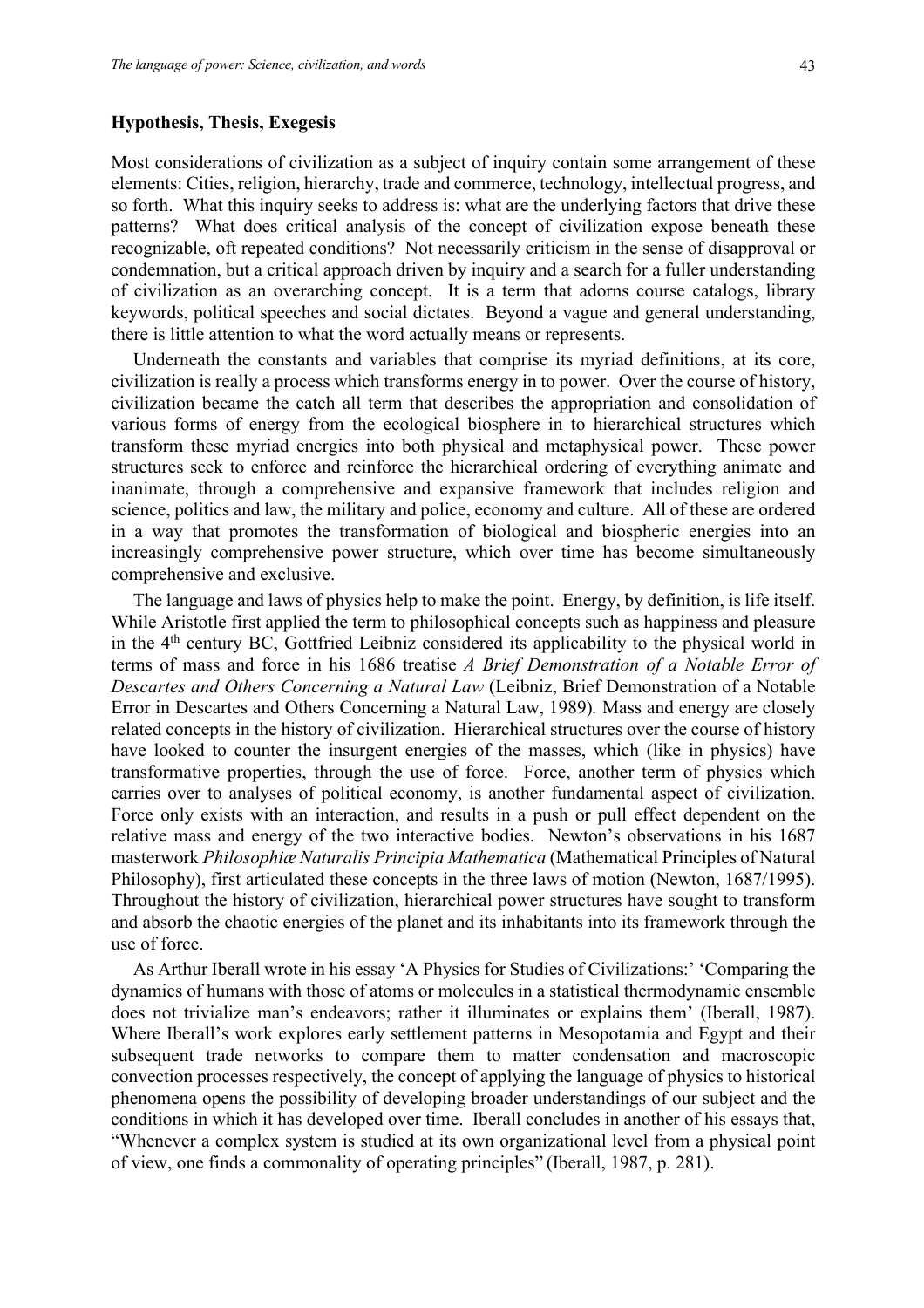With this understanding in place, consider how the following concepts in physics came to become integral to the discourse of history and represent the conditions of civilization: Energy, Power, Force, and Mass.

## **Energy (Chaos)**

The Proto-Indo-European root of the word 'energy' is '*werg*,' meaning 'to do,' or its phonetic descendent 'to work.' There are three forms of the root in Ancient Greek vocabularies: *Energeia*, *Energos,* and *Ergon*. All share a common indication of activity and action. Aristotle used the concept of *Energeia* in his 4th century BCE works *Metaphysics* and *Nichomechean Ethics* as a manifestation of being in the philosophical sense and activity in the physical sense. It was a comprehensive, open-ended term with existential and metaphysical implications.

Etymological dictionaries suggest the term comes to signify 'power' in England during the 1660's. The political context in which this usage manifested is interesting. 1660 was the year of Restoration in England. Charles II reclaimed the throne after the English Revolution, and it would make sense that in the aftermath, the term moves from a philosophical/metaphysical to a political/physical meaning. Indeed, this was in this context that Hobbes wrote Leviathan, articulating a concept of a 'body politic,' which applied his corporeal allegory to an otherwise abstract idea (Harvey, 2007).

The 1660's also saw Gottfried Wilhelm von Leibniz beginning his work which would ultimately result in his articulation of the *vis viva* or 'life force,' a prototype for the scientific concept of energy. While Leibniz did not formally articulate his formula for the *vis viva* as an object's mass and it's velocity squared, *mv2* , until 1695, its roots in his 1666 work *De Arte Combinatoria* are evident in his argument that there exists a universal way to represent and analyze ideas and relationships by breaking down their component pieces (Leibniz, 1969).

It wasn't until 1807, as the Industrial Revolution began to sweep the English midlands, that physicist Thomas Young specifically applied the term 'energy' to scientific use. In his 'Course of Lectures on Natural Philosophy and the Mechanical Arts,' he posited that 'The product of the mass of a body into the square of its velocity may properly be termed its energy' (Young, 1807). It wasn't long after that energy was linked to the concept of 'work' in the physical sense. Gustave Gaspard de Coriolis connected the two in 1829, in his paper 'Du Calcul de l'effet des machines,' arguing that units of work could be standardized and measured. Therefore, a certain amount of energy input would result in a proportional amount of work output (Coriolis, 1829).

The nineteenth century is marked by an inherent tension between human and machine that has come to define much of the modern experience. It was also an age of imperialist expansion into parts of the world rich in resources that would fuel much of the industrial revolution in the metropolitan centers of Europe. It was in these circumstances that Julius von Mayer, James Prescott Joule, and Hermann Ludwig Ferdinand von Helmholtz first articulated the concepts that would eventually result in the law of conservation of energy: 'Energy cannot be created or destroyed; it can only be transferred from one form to another.' At the time they were working, Karl Marx was busy challenging the work of classical economists with regard to the nature of wealth and value; specifically whether or not its transfer (appropriation) from nature and the working classes was moral and ethical.

And so we see that the term 'Energy,' initially an open ended, metaphysical concept, came to take on distinctly political, economic, and cultural meanings during the Ages of Enlightenment, Industrialization, and Empire. Here, scientific observations, recognized as 'immutable laws,' reinforced and authorized systems of exploitation and control which defined much of the modern condition. Energy, once an indicator of activity and action (both physical and mental), came to represent standardized and measurable units of work. The transfer of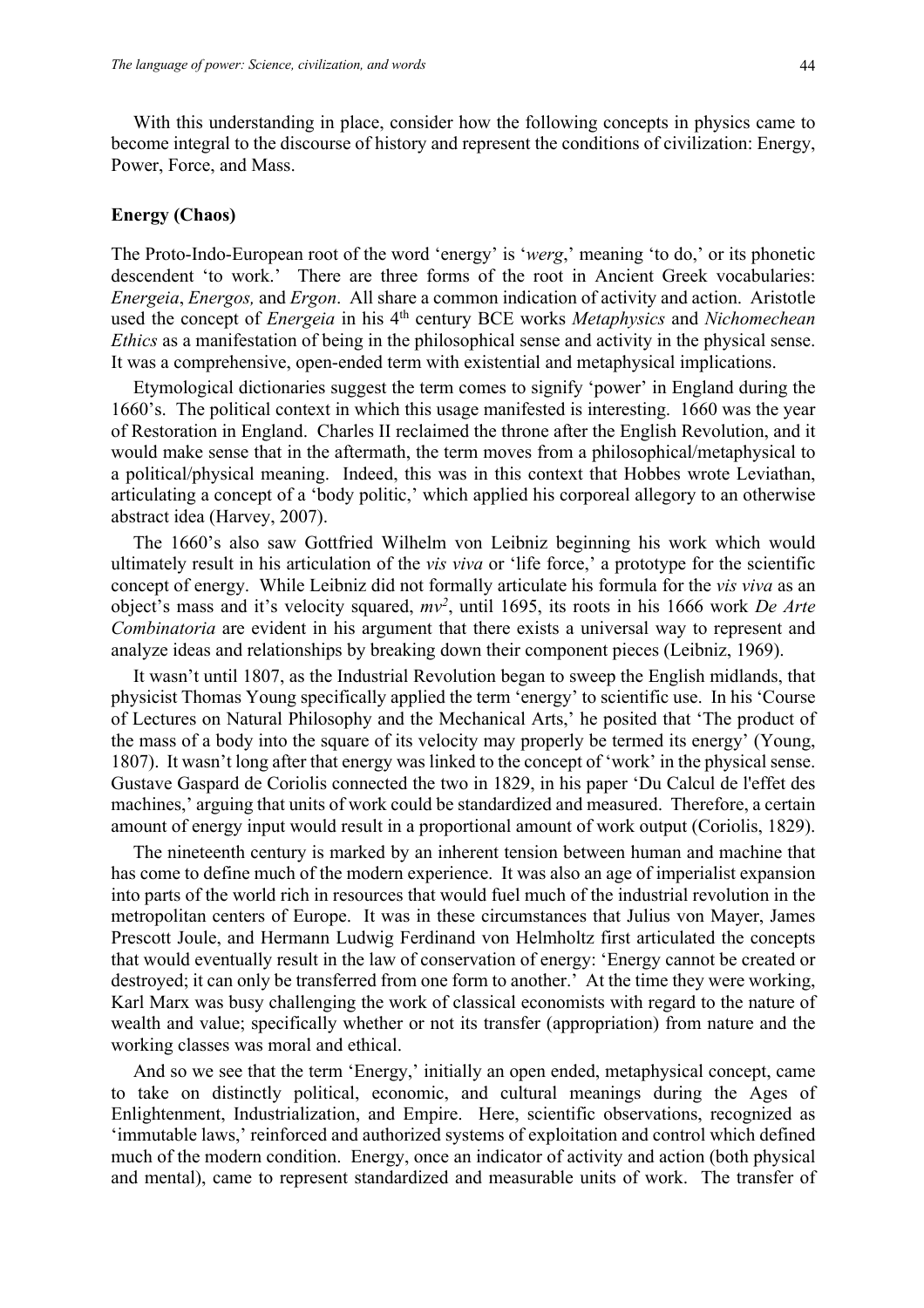energy from the proletariat to the bourgeoisie, from the colony to the metropolitan center, was legitimized in the process. In doing so, civilization applied the language of science to its own mission, and began to remake the world in its own image.

What physics considers energy, civilization largely regards as chaos. The energy of people, unless properly channeled within the bounds of civilized interaction, results in disorder. Over the course of history, institutions have developed to channel these energies in an orderly fashion: schools, prisons, corporations, nation-states. Collective resistance to these institutions is often resonant with the ideas of freedom and liberty. Peter Linebaugh and Marcus Rediker demonstrated in their 1999 book *The Many Headed Hydra* that a combination of sailors, slaves and commoners in the transatlantic 17th and 18th century Atlantic World were responsible for the revolutionary character of the period. It was only after the practice of revolution was halted while the theory was coopted by the ruling classes that order was restored (Linebaugh  $\&$ Rediker, 1999). To that point, it would seem that Will Durant's observation in his 1957 book *The Story of Civilization* that "Order is the mother of civilization and liberty; chaos is the midwife of dictatorship" might warrant reconsideration and revision. (Durant, 1957, p. 145)

Civilization regards the ideological energy of human beings and the physical energy of the biosphere as equally chaotic. Certainly, much of the history of civilization involves the willful separation and subjugation of nature. Early perceptions of nature are bound up with concepts of chaos. Much of the intellectual effort concerned with establishing a concept of civilization is something inherently antithetical to the nature; civilization stands in sharp contrast to the natural world. From the walls of Uruk which first insulated civilization from nature, to the system of enclosures in early modern England, the emergent political hierarchies of the ruling classes sought to insulate themselves from the chaotic energies of nature, and subjugate the masses on the eve of the Age of Revolution.

#### **Power (Order)**

The Proto-Indo-European root of the word power is *poti-s,* which arguably stood to mean 'owner, host, master, husband' (Pokorny, 1959). This root manifest in Latin as *potis*, which meant 'powerful,' and as *posse* which meant 'to be able.' In Old French, the variant *povoir* meant 'to be able,' and by 1300 in English the word Power carried martial connotation: 'ability; ability to act or do; strength, vigor, might; efficacy; control, mastery, lordship, dominion; legal power or authority; authorization; military force, an army.'

Beginning with the onset of conditions we generally associate with modernity, the meaning of the word became more complex. Like 'energy,' it became representative of conditions that were manifesting in both statecraft and science, as the two mutually reinforced each other. The idea of someone having power in the political sense comes from the late  $14<sup>th</sup>$  century, but was associated with individual persons. The word came to mean 'a state or nation with regard to international authority or influence' in 1726. A year later, in 1727, it was used to suggest 'energy available for work.' Power became associated with 'electrical supply' in 1896 (Harper, 2017).

We can see from its root that power as a concept is connected to both ability and authority. In physics, energy becomes power through work in the mechanical sense. In statecraft, energy becomes power through work in the political economy. In science and in society, power is generated by *harnessing* energy. The conversion of energy in physics is measured in terms of horsepower. James Watt applied the idea in the late  $18<sup>th</sup>$  century, to compare the output of steam engines with the work rate of horses.

The concept of power is closely linked to energy. Power comes from the conversion of energy in the physical sense, and is associated with control in the metaphysical sense. Over the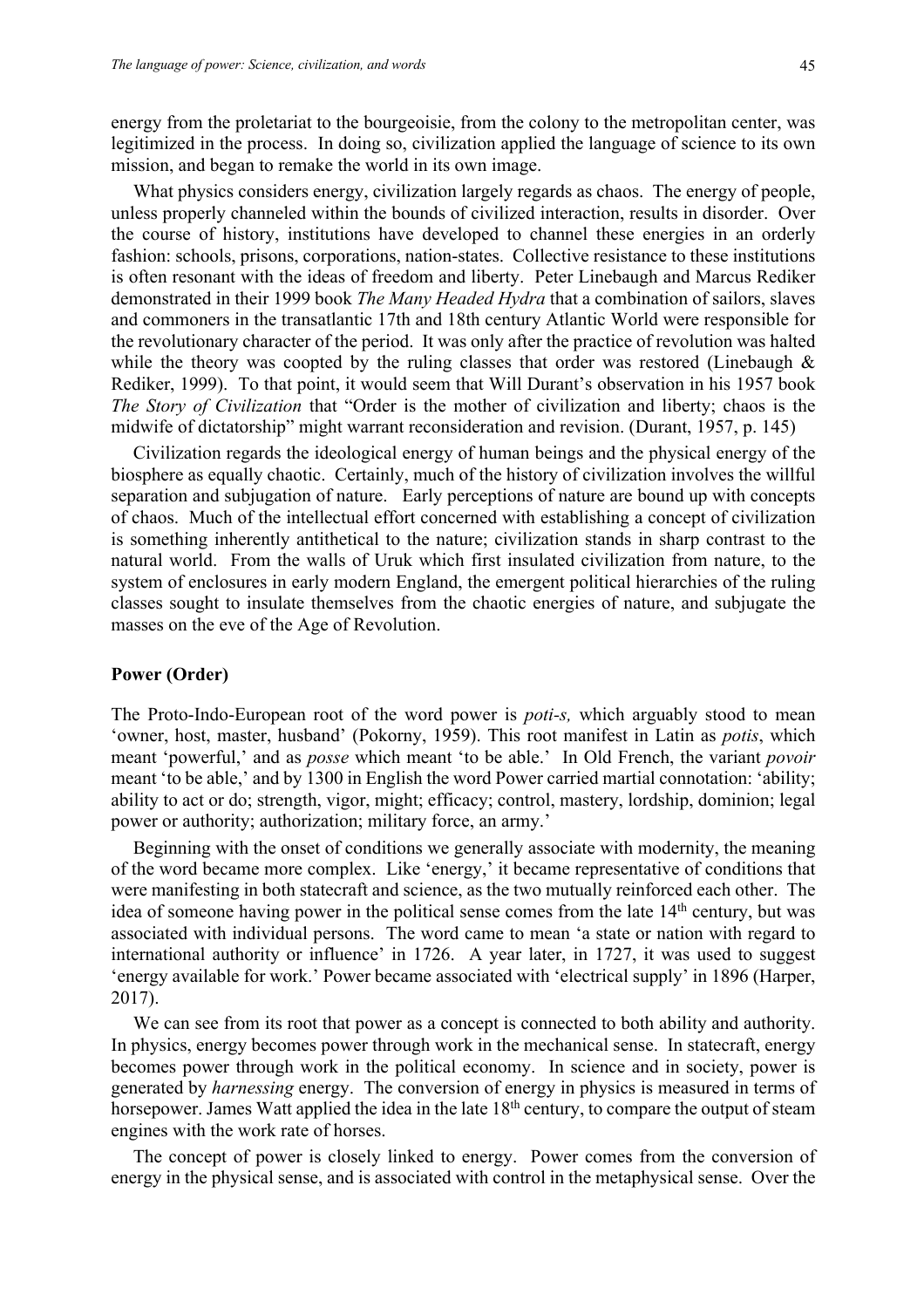course of history, technology has played in integral role in the conversion of energy in to power, both in the literal and metaphorical sense. It is roundly regarded as a vanguard achievement of civilized minds. One technology in particular, the harness, serves as a useful model for examining the development of power as a civilized idea.

Harnessed animals provided early Neolithic communities with both a way to provide surplus and a way to transport it to markets for the burgeoning trade networks that would become a primary characteristic of civilization. There is evidence of harness use in Chaldea and Minoan Crete dating back to the third millennium BC; in Mesopotamia, New Kingdom Egypt, Shang Dynasty China in the second millennium BC; and in Classical Greece and Ancient Rome in the first millennium BC (Needham, 1986). The harness is ultimately a burden, and served to reinforce the new hierarchical arrangement with nature that civilized people would impose on the natural world. Similarly, civilization is built on slave labor, and humans were harnessed so that their energy would serve to reinforce the newfound hierarchical power of their masters.

Like animals, humans were harnessed and put to the task of transforming energy in to power. Rare among hunter-gatherer societies, slavery has existed in some form or another in every civilized society. As hierarchy was imposed by humans on the animal world with which it previously held a symbiotic relationship, so too was it imposed by humans on other humans as social stratification, a fundamental tenet of civilization, became more and more institutional. The literal harnessing of humans, with shackles, chains, and increasingly elaborate devices for controlling the human body became an industry in and of itself relatively quickly, as did the political, legal and economic means for controlling other human beings. The Sumerian code of Ur-Nammu, written in the later part of the third millennium BC, was foundational in its accounting for the institution of slavery (Roth, 1995).

Not only the living things of the planet were harnessed in the pursuit of converting energy into power, but so too was the planet itself. Irrigation, another fundamental aspect of civilization, harnessed the free flowing waters of rivers in Africa and Asia between the sixth and third millennia BC. Energy became power, and civilization developed independently on the Nile, Tigris and Eurphrates, Indus, Yellow and Yangtze Rivers, with the attendant political, economic, and cultural institutions that comprise a civilized condition. With earth and water enclosed and harnessed, their energies became sources of power. Similarly, the harnessing of fire brought the institutions of war and industry, and the harnessing of the winds brought the age of global capital.

What initially appears as productive progression gives way to a larger pattern of destructive regression in a longer view. It is not an anachronistic perspective. The Babylonian poet Kabti-Ilani-Marduk, who lived during Hammurabi's reign, reflected on the fact that any progress, advance or development often came in the wake of destruction, and often wrought even more destruction over time. This cycle, which Kabti-Ilani-Marduk relayed in religious symbolism in 'The Myth of the Pest-God Irra,' reflects a broad understanding of what civilization ultimately is. Irra, the god of fire, pestilence and death, was 'interested in change and destruction only as a necessary prerequisite to the bulding of a new order,' and sent his servant to explain the process to Marduk (Kriwaczek, 2012). Irra promises a return to a golden age when his plan of destruction has been carried out, but it never comes. Once harnessed, power is superficially productive (the trappings of civilization are indeed impressive), but inherently and ultimately destructive (the biosphere is straining under the load of the harness). This is because it is inherently dependent on the use of another physical and metaphysical property: Force.

### **Force (Oppression)**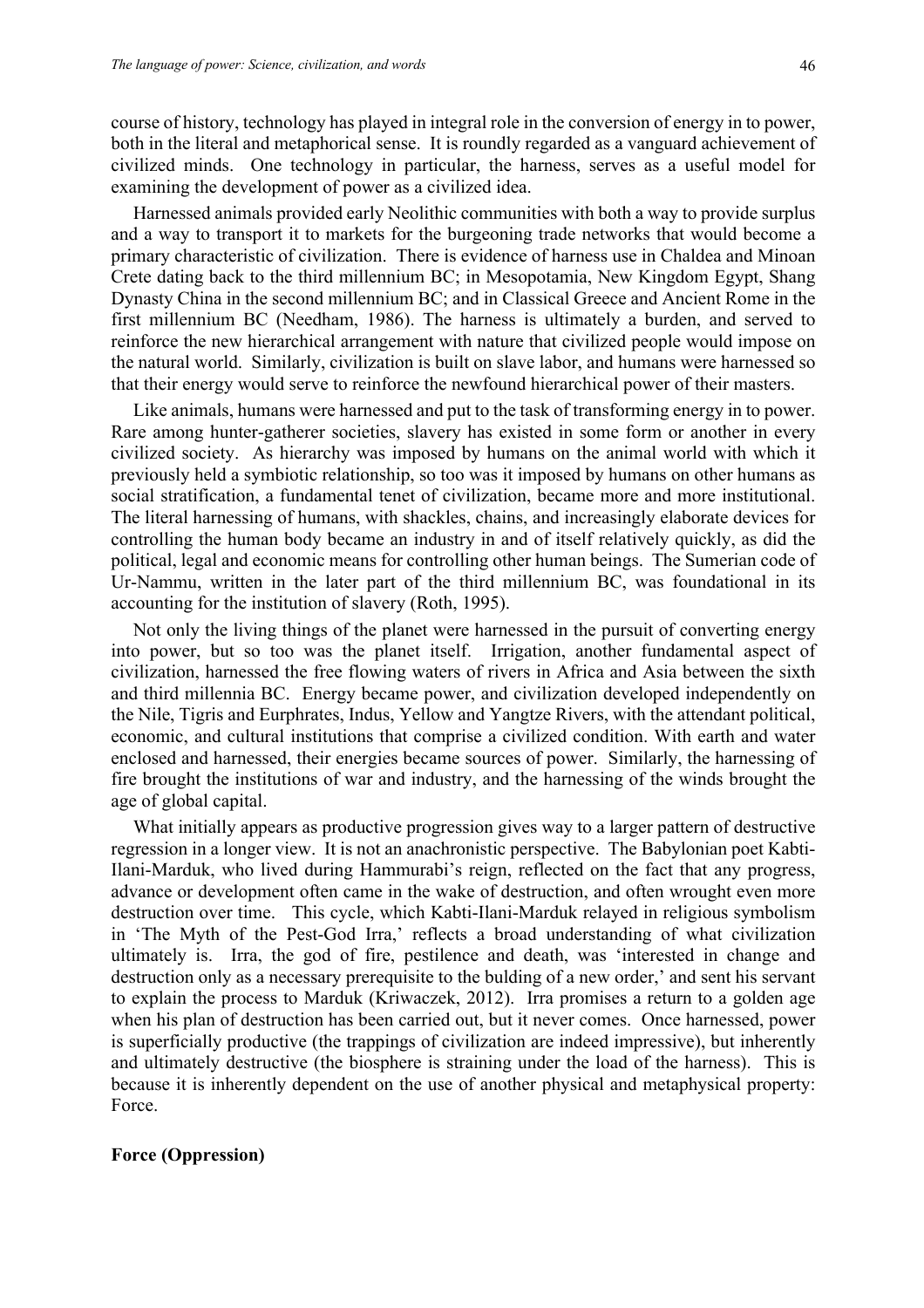In political economies, the conversion of energy in to power is maintained through the use of force. The term, as with power, seems to have manifest in its English form around 1300, and was used as a noun to signify physical strength. Like the word power, it was borrowed directly from Old French, where from the  $12<sup>th</sup>$  century it conveyed the meanings of strength, courage, and fortitude, and also of violence, power and compulsion. Its Latin root, *fortis,* meant strong, mighty; firm, steadfast; brave, and bold. The word manifest as a verb roughly around the same time, *forcen* or *forsen*, and was used to convey both martial and sexual violence (Harper, 2017). In the early 14<sup>th</sup> century, the word appears on record to describe the use of violence against an adversary, and the raping of women.

Force as a concept in physics comes with the Scientific Revolution of the  $17<sup>th</sup>$  century. Concepts like the *vis viva* predated the term, but Isaac Newton articulated the present scientific theory of force in the field of physics with the Second Law of Motion in 1686 which states that motion is the rate of change of momentum of a body is directly proportional to the force applied, and this change in momentum takes place in the direction of the applied force. Force can be applied either through linear push or pull, or circular centrifugal or centipedal motion (Newton, 1687/1995). The absence of force, or an equal amount of it from either direction results in either static or dynamic equilibrium. Based on Newton's work, physicists have since argued that all the forces in the universe are based on four fundamental interactions at the subatomic level: strong and weak nuclear forces, electromagnetic force, and gravitational force.

While force can be measured, studied and controlled; otherwise put: ordered; the term still suggests uncontrollable conditions that create chaos and challenge the hegemonic principles of power. Force of Nature as a concept is a term that applies to environmental conditions which wreak havoc on the social, political and economic order of everyday life. As William Shakespeare so artfully showed in 'The Tempest,' written as the Scientific Revolution began to take hold, a force of nature can turn the world upside down.

In statecraft, the use of force is paramount to the maintenance and expansion of power. Domestic police forces and the international application of force of arms are much of the story of history itself. The term 'police force' came in to use in the 1820's, as immigration resulted in the rise of urban communities that threatened the established power structures(Mason, 2004). The military concept of a force of arms predates this by five hundred years. It is interesting to note that both were applied using concepts of 'the other' in the political and socio-economic sense. In physics, force depends on two separate and distinct bodies to manifest. In statecraft, the same rule applies.

In physics, force is calculated by measuring mass plus velocity. Mass is the measure of an object's resistance to acceleration when force is applied, and velocity is the amount of space a moving object covers in a particular amount of time. Force is any interaction that, when unopposed, will change the motion of an object. In civilization, power maintains itself through the use of force. Economic, political and social institutions, resist change by reacting with force. The history of revolutionary movements is entangled in this physics. Those seeking to change the direction of an institutional power often fail; energies from below meets power from above. When both use force, the institutional nature of power within the framework of civilization is often too massive to overcome. When revolutions are successful, they often promote the very conditions they sought to undo; their energies become power and their interests become institutional. The French Revolution produced Napoleon, the American Revolution produced the largest empire the world has ever seen.

Force can be applied by push or pull: centrifugal or centripetal. In civilization, centrifugal force pushes energy outward. Centripetal forces pull energy inward, where their energies become part of the mass that generates power. Geographically, this is the history of the core and peripheries of civilizations. Dynastic realms would project power outward, until it bumped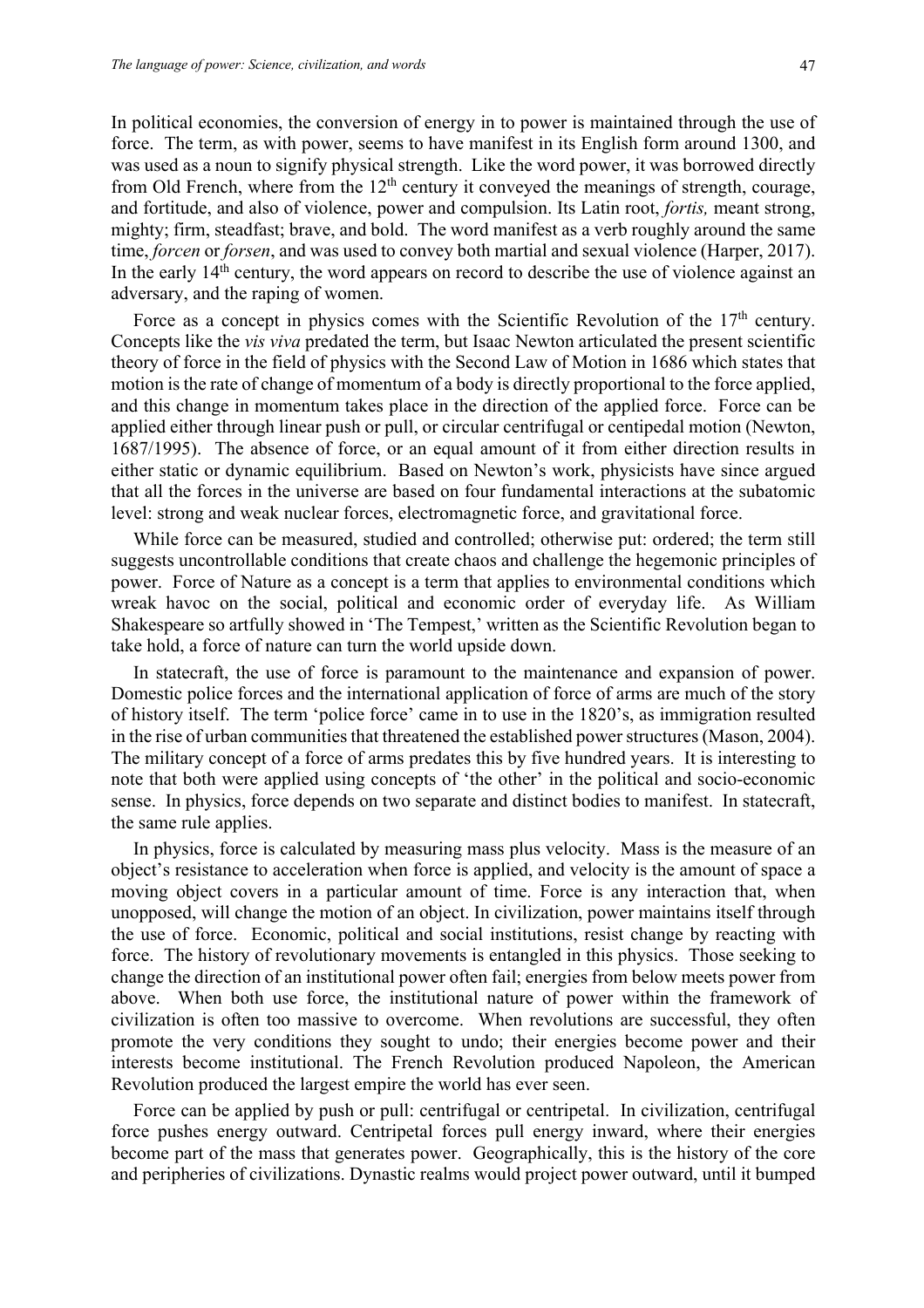against another realm projecting its power outward. As Kenneth Clark observed in Civilisation, "All great civilisations, in their early stages, are based on success in war' (Clark, 1969, p. 18). Those Centrifugal forces pushing out would then become centripetal, pulling in the energies of a rival and assimilating them into the existing power structure of the dynastic center, establishing a new order within the framework of the old. This is the history of empires, from Ur and Uruk to Persia, Athens, Rome, Tenochtitlan, Cahokia, Peking, Kyoto, Paris, London, and Washington DC.

Civilization justifies the use of force which turns energy in to power by denying the obfuscation, or altogether denying the equation. Pre-civilized peoples tended to practice animism, recognizing the fundamental energy of the biosphere. The creation myths of civilized religions largely acknowledge a primeval chaos, but problematize it rather than venerate it, and quickly move to validate its subjugation through the use of force. The Sumerian Enuma Elish and the Hebrew story of Genesis both begin with the creation and subjugation of nature within a 'dominion' of humankind. First subjugating the earth, then the animals, and then other people, civilization converts energy into power through the use of force. These forces need not necessarily be physical; they can be ideological, extending to law, religion, and customs. Speciesism, racism and the general belief of man's 'dominion' over the earth are all examples of powers exercised by civilization through the use of force.

In politics, when a body with less power rises up against one with more power, we call it a mass movement. There is no equivalent for this phenomenon in physics.

#### **Mass (Revolution)**

Of all the words in this consideration so far, mass has maybe the most disparate meanings and origins. The word works as a noun, verb, and an adjective. As a noun, two forms exist. The first form, from the Proto-Indo-European root, *mag* meant 'to knead, fashion, or fit.' The Greek word *maza* signified 'barley cake, lump, mass, ball,' which became *massa* in Latin, referring to 'kneaded dough, lump, that which adheres together like dough.' The term *masse* appears in Old French beginning in the 11<sup>th</sup> century, meaning 'lump, heap, pile; crowd, large amount; ingot, bar,' and finally in English in the 14<sup>th</sup> century as 'lump, quantity, size.'

The second meaning as a noun derives from the Late Latin root *missa*, a term for 'dismissal' (Harper, 2017). The Vulgar Latin *messa*, referring to the Christian Eucharistic Ritual, is a reference to the last words of the service: '*Ite, missa est*' (Go, it is the dismissal). From those origins, the term *mæsse* appears in Old English, leading to its current form, mass. So, in its two original noun meanings, we have elements of food and religiosity.

In  $16<sup>th</sup>$  century English, the word took on the properties of a verb, and its noun meaning evolved. As a verb, it identifies the action of 'gathering in a mass' beginning in the 1560's. In the 1580's, its noun form comes to signify 'a large quantity, amount, or number.' For context, this term evolves in between The Prayer Book Rebellion of 1549 and the Treasons Act of 1571. Group association and group action were evolving in ways that language had to adapt to. In 1586, a famine in England gave rise to the Poor Law System. Religion and Food were on the minds of the people who would come to be known as 'the masses.'

As an adjective, the idea of mass took on proportional properties in the  $18<sup>th</sup>$  century, as the industrial revolution laid a foundation for the exponential scale of production and population that would define the modern era. Like industry, knowledge became more incremental and specified, and the new academic discipline of sociology applied the concept to its subject writ large in the late  $19<sup>th</sup>$  and early  $20<sup>th</sup>$  century (Weber, 1930/2005). The economic phenomenon of mass production, along the biological phenomenon of mass reproduction, had cultural dimensions, producing mass movements, mass actions, mass communications, mass layoffs,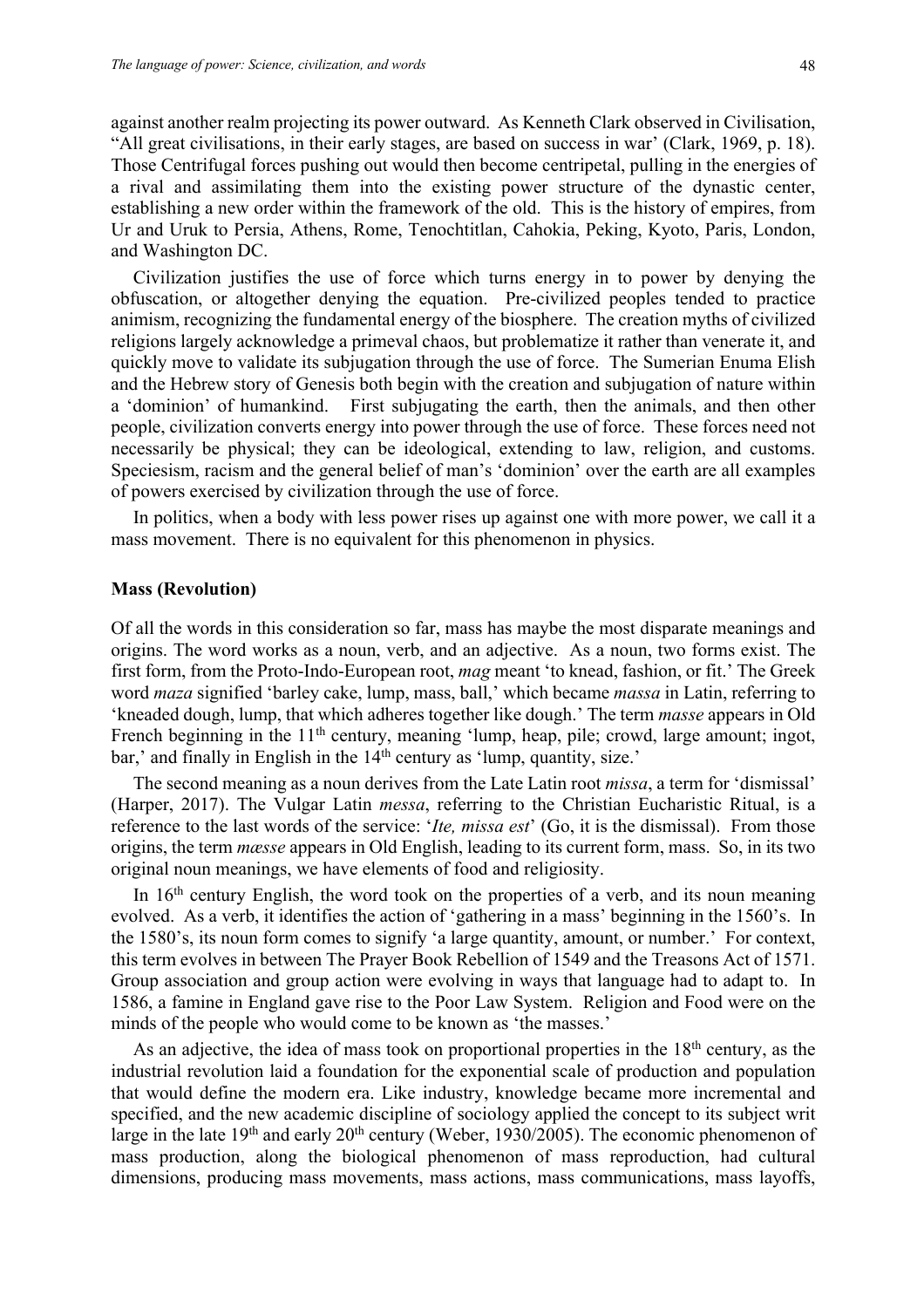mass hysteria, mass murder, and the like. The concept of 'massification' has profound implications for civilization, as its impact spread more widely and deeply as its capabilities grew.

Arguably, the result of these capabilities is a trend toward standardization and homogeneity, somewhat discernable when considered through the processes of globalization. Mass, therefore, returns to its initial meaning: 'to knead, fashion, or fit.' The roots of modern globalization in its previous forms of colonialism and imperialism were early bound up with changing and fashioning the landscape and its inhabitants to make a uniform, consistent condition and erase any difference between place and people. As one of its earliest critics, J. A. Hobson, observed: "Colonialism, in its best sense, is a natural overflow of nationality; its test is the power of colonists to transplant the civilization they represent to the new natural and social environment in which they find themselves" (Hobson, 1905, p. 13).

The concept that makes mass a tool rather than a threat to civilization as an overarching construct is control. While energy, power, force, and mass are words that would eventually come to explain natural law and physics, control is a term of economics and engineering. Its origins as a word and a concept lie in late medieval accounting, but by the nineteenth century, control came to signify the imposition of authority to "regulate, dominate and direct action" (Harper, 2017). Its objective, scientific standard served as justification for the imposition of hierarchical order on the increasingly chaotic and disorderly masses. With regard to such arrangement in educational institutions, Adam Smith complained that "an extraneous jurisdiction of this kind…is liable to be exercised both ignorantly and capriciously," summarizing that "external control is ignorant and capricious" (Smith, 1776/1937, p. 718). Karl Marx observed more directly and comprehensively in Volume One of Capital that "Moreover, in respect to form, capitalist guidance and control are despotic" (Marx, 1867/1942, p. 348). Still, the assertion of control as a means to shape the masses became an increasingly comprehensive feature of civilization as the modern age took shape, and continues through today.

Isaac Newton first applied the concept of mass to physics in 1687 with the publication of *Philosophae naturalis principia mathematica*. The term appears in two different ways in the work: as an informal reference to a body of unspecified shape, or as a body comprised of an aggregate of particles (Roche, 2005). Attempts to refine the scientific concept of mass by Ernest Mach in the 19<sup>th</sup> century and Albert Einstein and Hermann Bondi in the 20<sup>th</sup> century resulted in a more dynamic concept of mass that included inertia, gravitational attraction and weight control. The result of such considerations brought physicist Max Jammer to conclude in 1999 that, "in spite of all the strenuous efforts of physicists and philosophers, the notion of mass, although fundamental to physics, is…still shrouded in mystery" (Jammmer, 1999, p. 167).

## **An Aside: Entropy (Apocalypse)**

When force is unable to convert energy into power within a system, the second law of thermodynamics states that the result will be a decline in order and increasing chaos. The physical process of entropy is one that civilizations have reckoned for millennia in terms of their own existence. Preachers predict future apocalypses, historians wonder why civilizations fall. Behind the variables lies the physical law of entropy: a process in which energy is lost by dissipation and friction, which results in a particular system no longer being able to function. The Roman philosopher Seneca pitched of the concept of decline outpacing growth in 65 AD when he wrote, ''It would be some consolation for the feebleness of our selves and our works if all things should perish as slowly as they come into being; but as it is, increases are of sluggish growth, but the way to ruin is rapid."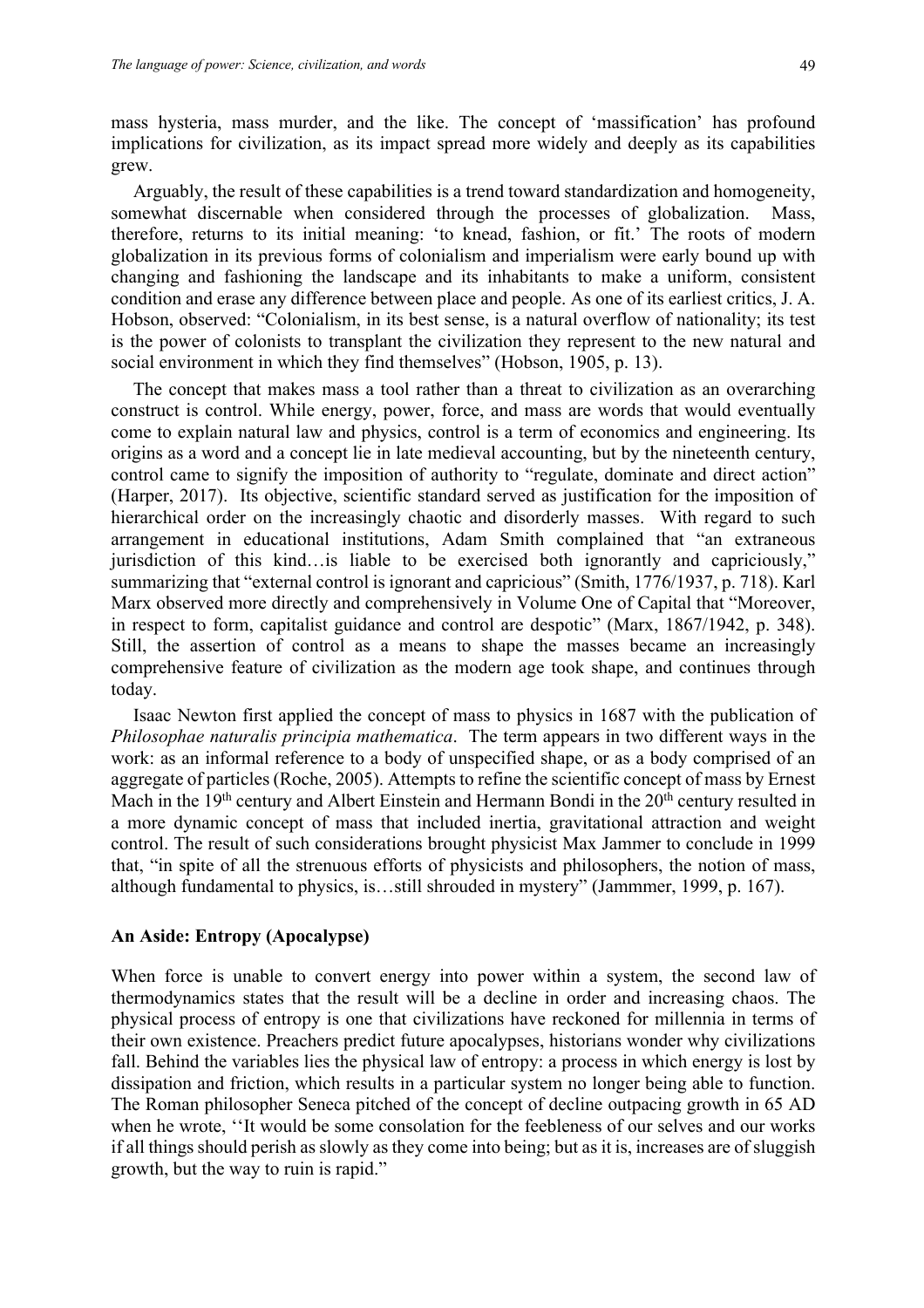The physical concept of entropy, first articulated by Rudolf Clausius in 1854, was first applied to questions of political economy by Sergei Podolinsky in the 1880's. Freidrich Engels argued it was "totally impossible to try to express economic relationships in physical terms," and Marx, who wasn't so much concerned with the ecological effects of modern industrialism as he was the distribution of its economic spoils, dismissed the applicability of the Second Law of Thermodynamics to matters of economy altogether. Scholars have debated the physics of entropy and its applicability to Marxism ever since. What has become an increasingly academic argument is ultimately at the expense of the question itself. Is a civilization sustainable if it no longer has the energy to sustain its power?

In 2012, an ominous year to study questions of collapse (as it coincided with a widespread belief that the Mayan Calendar predicted the end of the world), the journal Ecological Economics published an interdisciplinary research paper titled 'Human and nature dynamics (HANDY): Modeling inequality and use of resources in the collapse or sustainability of societies.' Funded by NASA, its authors: Safa Motesharrei, Jorge Rivas, and Eugenia Kalnay argued that "Two important features seem to appear across societies that have collapsed: (1) Ecological Strain and (2) Economic Stratification." Historically, economic stratification and ecological strain are interdependent systems, and lay at the foundations of civilized societies. The question then becomes whether or not modern civilization is susceptible to the same patterns. On this question, the authors conclude that "the ubiquity of the phenomenon," combined with "the fact that advanced, sophisticated, complex, and creative civilizations can be both fragile and impermanent," collapse is all but inevitable. Of the three social models they base calculations on: Unequal society, Egalitarian Society and Equitable Society (with Workers and Non-Workers), only the third model proves itself mathematically sustainable over time (Motesharrei, Rivas, & Kalnay, 2014, p. 91). Energy and Power, both in the economic and ecological senses of the term, need to be balanced within the carrying capacity of the planet, otherwise entropy will lead to a breakdown of the system.

## **Conclusion**

The words we use to describe our reality are neither arbitrary nor ahistorical. They come from specific circumstances and reflect a particular view and understanding of the world. In this case, the words I've chosen to examine: power, energy, force, and mass are intertwined with the evolution of statecraft and science in the early modern era. Their claim to scientific objectivism is complicated by their history and evolution, as tools of imperialism and warfare with roots in violence and oppression. By understanding the origins of these words and the historical conditions in which they became common and widespread, we can better appreciate the comprehensive nature of the modern worldview we inherit: martial aggression posing as rational scientism.

These words are used frequently to describe and question past and present conditions, yet their use arguably reinforces the very conditions and ideas they are to challenge. Arguably, 'power' seems the most pernicious. Can we describe history without using a word like 'power?' If so, what other words would we use? How would that history read? If we find a way to reframe this concept, to the other words in question take on new meaning or disappear altogether, making way for another vocabulary to take their place? Does knowing the roots of these words challenge us to find better ones, or does it strengthen our commitment to using them in historical writing? Even critics of hegemonic, Western, "top-down" history rely on the language embedded therein to respond and reframe their subject. Hobbes concluded in Leviathan that "No discourse whatsoever can end in absolute knowledge of fact, past or to come." (Hobbes, 1651/1914, p. 30) Was he right in this assessment?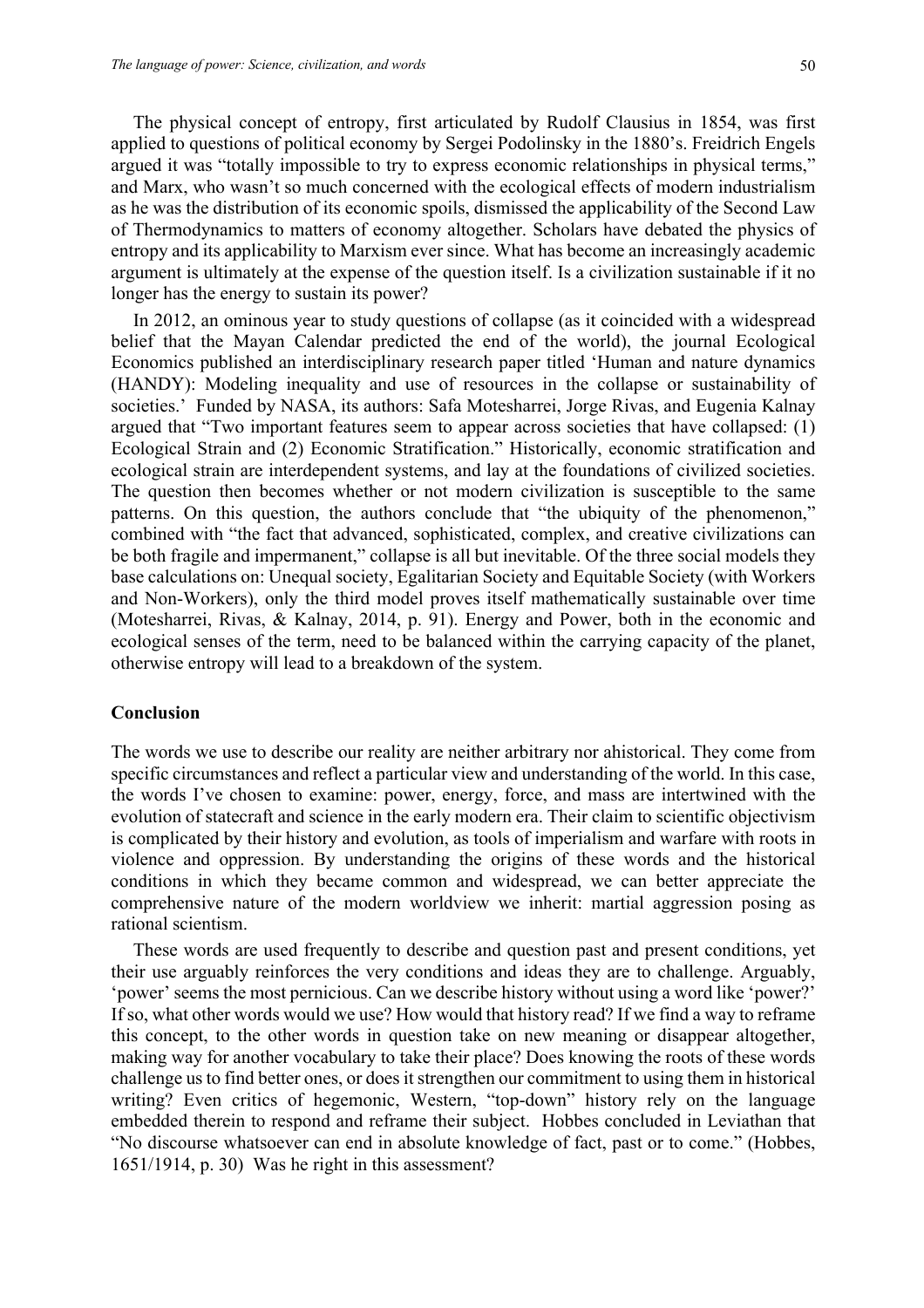Ultimately, the history of civilization as it is written is the transformation of energy in to power. Politics, economics, and culture are products of this process. In his book *Civilization: The West and The Rest*, celebrity historian and champion of neoliberalism Niall Ferguson makes the anachronistic argument that 'six killer apps' set the West apart from the rest of the world, and led the West's rise to global dominance. He lists competition, science, property, modern medicine, consumerism, and work ethic as unique products of Western Civilization, which provided the foundation of western ascendency for the better part of the modern historical epoch. While this argument resonates with notes of self-congratulatory triumphalism, and ignores the histories of the places subject to Western hegemony during the period in question, it does indirectly help to support the thesis of this inquiry. Those six qualities, which exist in civilization writ large are all the product of converting energy into power in the physical and/or metaphysical sense. Competition produces hierarchy, science produces technology, property produces class division, medicine produces treatments and cures, consumerism produces material culture, and work ethic produces a labor force. The resulting order of things that comes out of the process can be administered and imposed by force if necessary, until an imbalance of power and energy, or a lack of the latter entirely result in a comprehensive breakdown of the system that is civilization.

In conclusion, civilization's main flaw appears to be a dependence on destruction for survival, development and even advancement. That destruction comes at great cost, which grows exponentially with the systematic advance of civilization in spatial and temporal terms, broadly considered 'progress' from within its own lexicon. Studying the past should give us a sense of urgency to change this pattern, as with each destructive phase the conditions appear to be more dire than at the onset of the last. The scale with which energy is converted into power in this process is unprecedented. In borrowing from physiocratic principles, the energy of the biosphere is being converted to produce physical power, and at the same time, produces political, economic and cultural power. As scientists and economists are both observing, the result of ecological and humanitarian crises that undermine the stated intent of these very systems. Rather than viewing civilization as the most advanced form of human endeavor, we might do well to reconsider its more egregious injustices, and seek to reframe the human condition in greater balance: with each other and with the biosphere. To disarm the power structures, and return energy to a more symbiotic relationship with its primary carriers: the people and the earth we inhabit.

## **References**

- Bauer, S. W. (2007). *The History of the Ancient World: From The Earliest Accounts to the Fall of Rome.* New York and London: W.W. Norton.
- Brummett, P., Edgar, R. R., Hackett, N. J., Jewsbury, G. F., & Molony, B. (2006). *Civilization Past & Present.* New York: Pearson Longman.
- Clark, K. (1969). *Civilisation*. New York and Evanston: Harper and Row.
- Coriolis, G. G. (1829). *Du Calcul De L'effet Des Machines*. Paris: Cariliean-Goury Libraire.
- Harper, D. (2017). *Online Etymological Dictionary*. Hämtat från https://www.etymonline.com/ den 8 August 2017
- Harvey, A. (2007). *Body Politic: Political Metaphor and Political Violence.* Cambridge: Cambridge Scholars Publishing.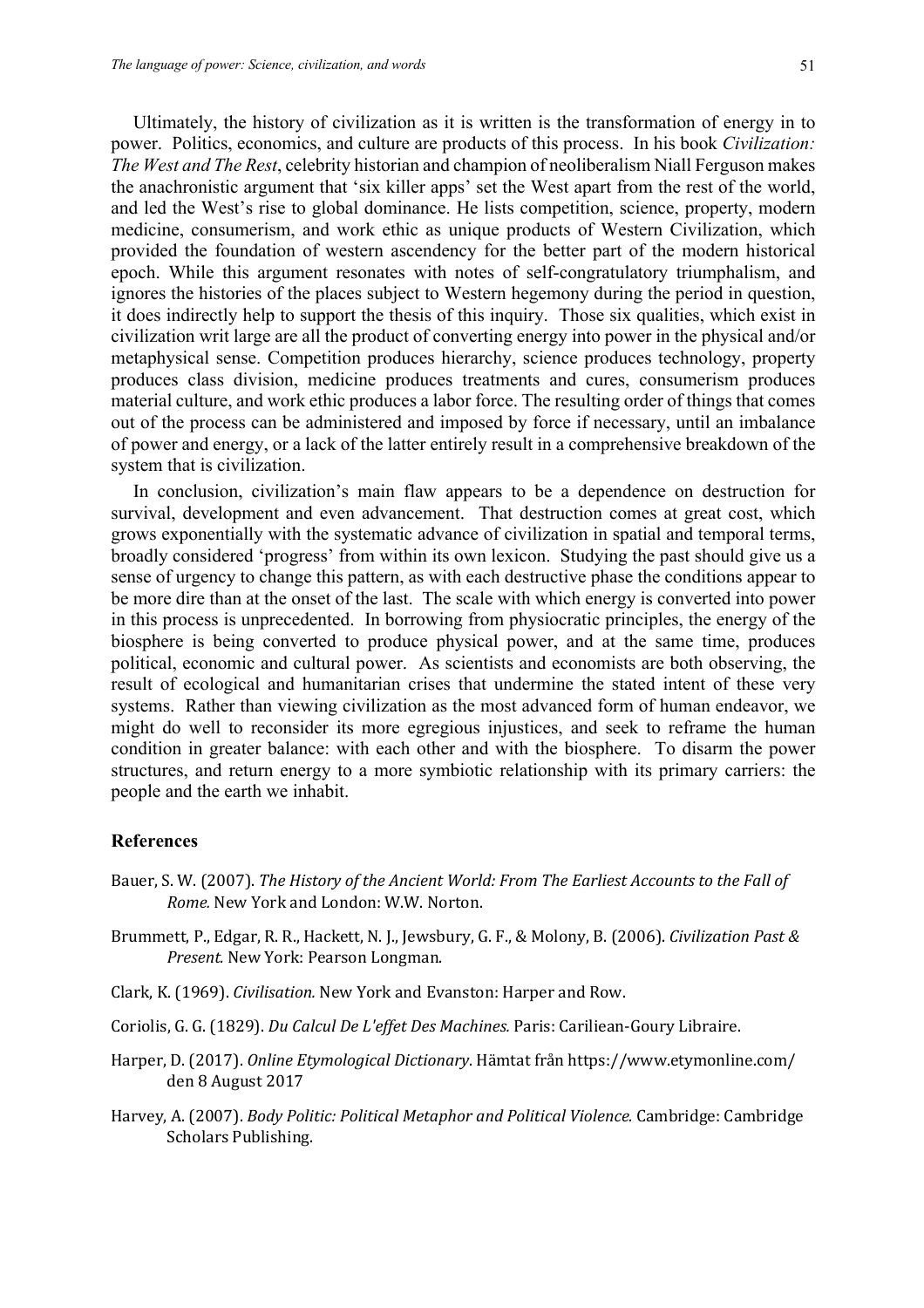- Hobbes, T. (1651/1914). *Leviathan or The Matter, Forme and Power of a Common-Wealth Ecclesiasticall and Civil.* London: J.M. Dent and Sons.
- Hobson, J. (1905). *Imperialism, A Study.* London: George Allen and Unwin Ltd.
- Iberall, A. S. (1987). A Physics for the Study of Civilization. i F. E. Yates (Red.), *Self Organizing* Systems: The Emergence of Order. New York: Plenum Press.
- Jammmer, M. (1999). *Concepts of Mass in Contemporary Physics and Philosophy.* Princeton: Princeton University Press.
- Jensen, D. (2006). *Endgame Volume I: The Problem of Civilization*. New York: Seven Stories Press.
- Kriwaczek, P. (2012). *Babylon: Mesopotamia and the Birth of Civilization*. New York: St. Martin's.
- Leibniz, G. (1969). *Leibniz: Philosophical Papers and Letters.* (L. Loemker, Red.) New York: Reidel.
- Leibniz, G. (1989). Brief Demonstration of a Notable Error in Descartes and Others Concerning a Natural Law. i L. Lomeker, *Philosophical Papers and Letters.* Netherlands: Klewer.
- Linebaugh, P., & Rediker, M. (1999). *The Many Headed Hydra: The Hidden History of the Revolutionary Atlantic.* New York: Beacon Press.
- Marx, K. (1867/1942). *Capital: Volume One.* London: I.M. Dent & Sons.
- Mason, G. (2004). *The Official History of the Metropolitan Police.* London: Carlton Press.
- McCoy, D. (1980). *The Elusive Republic: Political Economy in Jeffersonian America.* Chapel Hill: University of North Carolina Press.
- Motesharrei, S., Rivas, J., & Kalnay, E. (May 2014). Human and nature dynamics (HANDY): Modeling inequality and use of resources in the collapse or sustainability of societies. *Ecological Economics, 101*.
- Needham, J. (1986). *Science and Civilization in China: Volume 4, Physics and Physical Technology.* Taipei: Cave Books Ltd.
- Newton, I. (1687/1995). *The Principia.* (A. Motte, Övers.) Amherst: Prometheus Books.
- Perlman, F. (1983). *Against His-Story, Against Leviathan*. Detroit: Red and Black Press.
- Pokorny, J. (1959). *Indogermanisches Etymologisches Worterbuch.* Bern: A. Francke.
- Roberts, J. (2003). *The New History of the World.* New York and Oxford: Oxford University Press.
- Roche, J. (2005). What Is Mass? *European Journal of Physics, 26.*
- Roth, M. T. (1995). *Law Collections From Mesopotamia and Asia Minor.* Atlanta: Society of Biblical Literature.
- Smith, A. (1776/1937). An Inquiry Into the Nature and Causes of the Wealth of Nations. New York: Modern Library.
- Starr, C. (1991). A History of the Ancient World. New York and Oxford: Oxford University Press.
- Weber, M. (1930/2005). *The Protestant Ethic And The ' Spirit' Of Capitalism.* London and New York: Routledge.
- Young, T. (1807). A Course of Lectures on Natural Philosophy and the Mechanical Arts. London: Joseph Johnson.